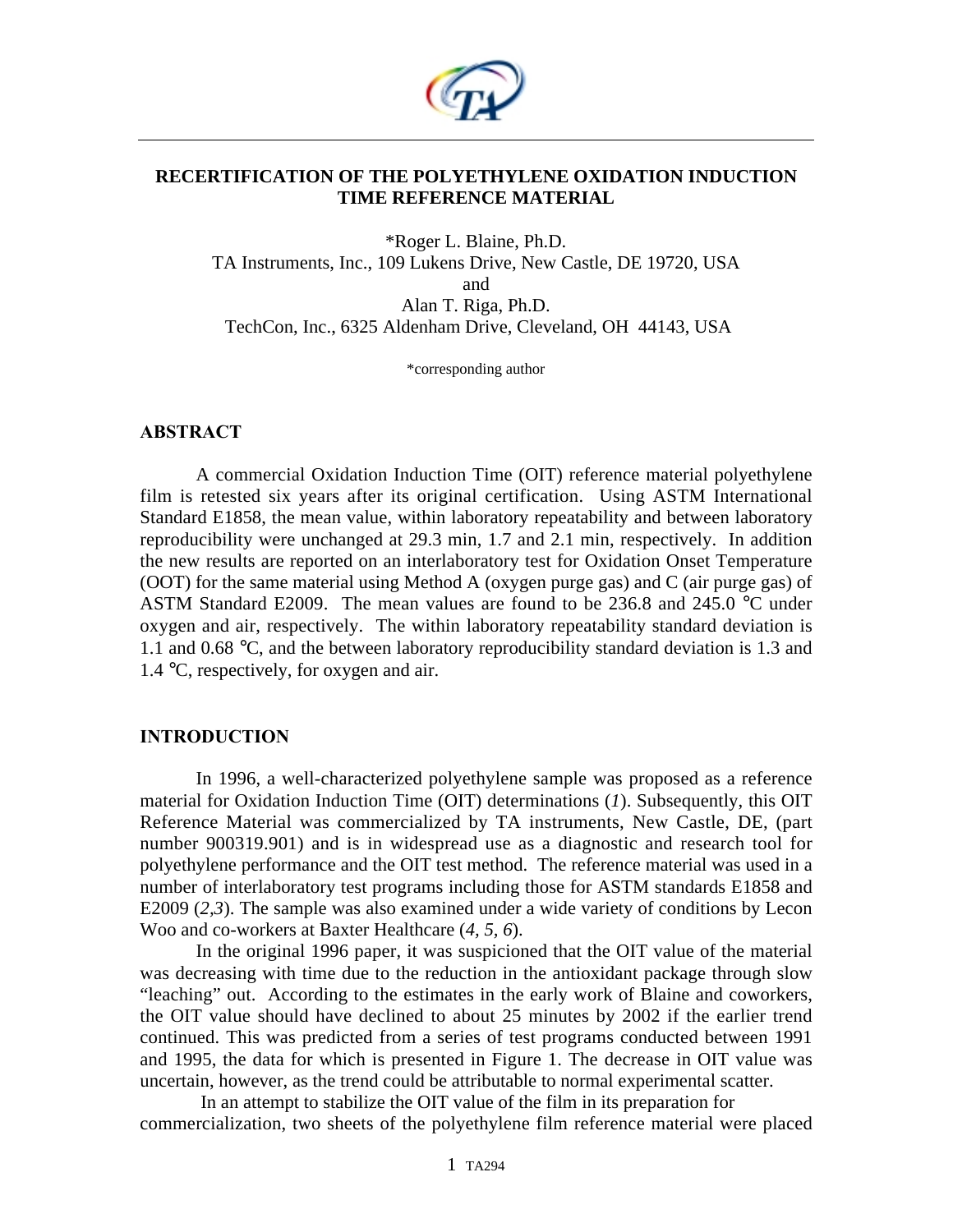into an envelope composed of the same polyethylene film. It was thought that the two inner sheets of film would then be protected from leaching by the sacrificial envelope of the same material. The envelope was then placed into a second darkened and opaque, brown polyethylene envelope to serve as a light shield and labeled container.

This present work was undertaken six years after the original certification in an attempt to determine the effectiveness of the stabilization process and to recertify the value for the OIT Reference Material.



Figure 1 – Projected Decay of OIT with Time

## **EXPERIMENTAL**

All work was carried out on model Q1000 and 2920 Differential Scanning Calorimeters provided by TA Instruments. All DSC's were equipped with auto samplers for precise sample placement. One each of the Q1000's was fitted with the Finned Air Cooling System (FACS), the Refrigerated Cooling System (RCS) and Liquid Nitrogen Cooling System (LNCS). All instruments were temperature calibrated with indium at a heating rate of 10 °C/min according the ASTM International Standard E967 (*7*). Temperature calibration was then re-performed at  $1 \degree C / \text{min}$  to approximate the isothermal temperature condition as described in E1858.

5 mg pieces of the OIT reference materials were cut from the original film sheet using a 6.3 mm paper punch. These sample disks were then placed in open DSC plans previously cleaned in toluene and dichloromethane. OIT was determined using method E1858 where the specimen is loaded at ambient temperature and then heated at 20  $^{\circ}$ C/min to the isothermal test temperature in inert nitrogen. The sample is held at this test temperature for 5 minutes. The purge gas is then switched from nitrogen to oxygen at 50 mL/min and the elapsed time clock is set to zero. The time to the onset of oxidation is then measured and reported as OIT in minutes. The sample temperature is recorded 5 minutes into this method segment. All work was carried out at an isothermal test temperature of 200 °C with a minimum of 10 replicates from each laboratory resulting in 27 degrees of experimental freedom. The interlaboratory results are presented in Table 1.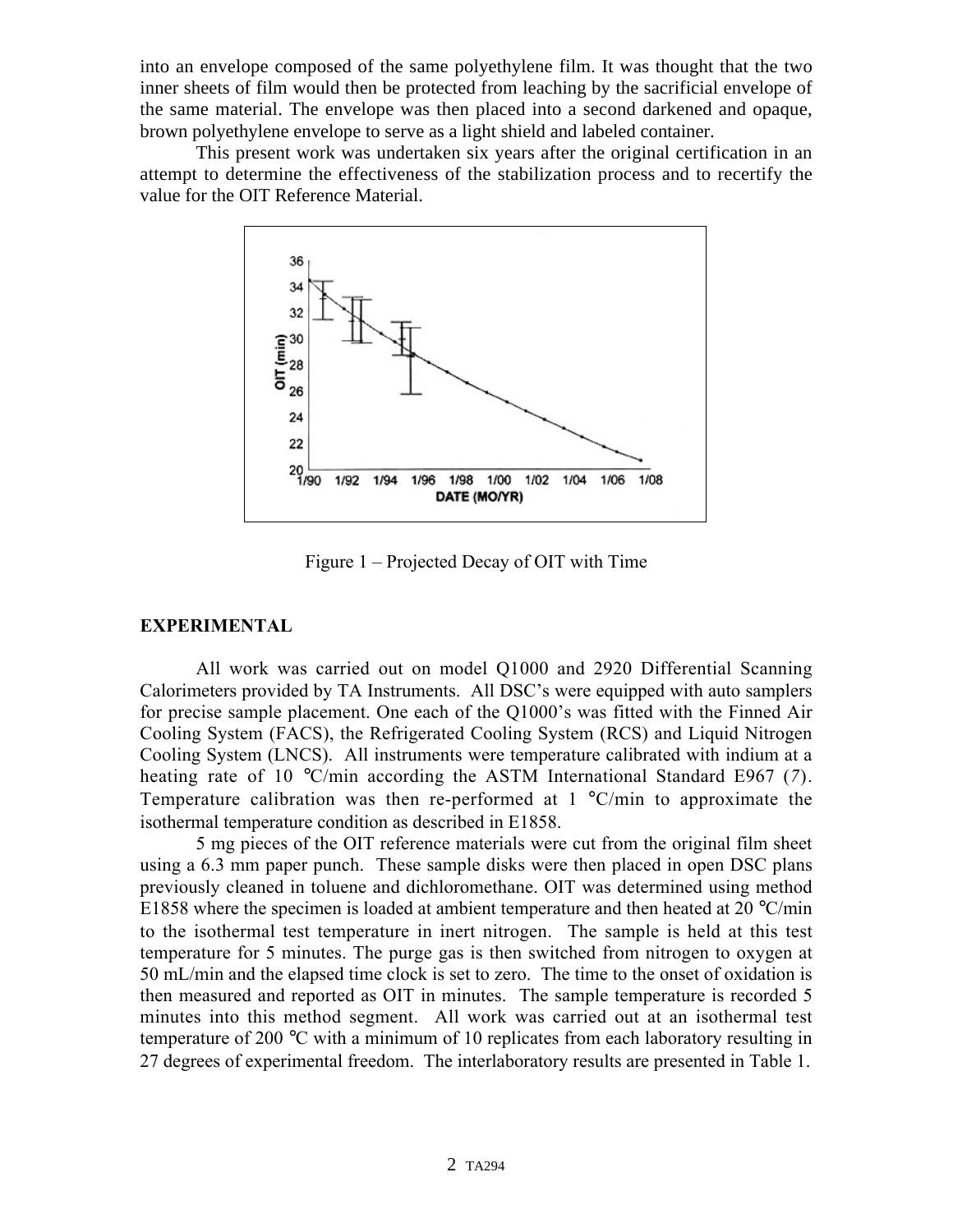| Lab.            | Mean  | Std. Dev. |
|-----------------|-------|-----------|
| (no.)           | (min) | (min)     |
|                 |       |           |
|                 | 30.2  | 1.2       |
| $\overline{2}$  | 28.1  | 1.6       |
| 3               | 30.9  | 2.2       |
| 4               | 28.1  | 1.6       |
|                 |       |           |
| mean            | 29.3  |           |
| repeatability   |       | 1.7       |
| reproducibility |       | 2.1       |

#### Table 1 – Interlaboratory Oxidation Induction Time Test Results

#### **RESULTS AND DISCUSSION**

The results from the four laboratories were statistically treated using ASTM Method E691 (*8*). The mean value was 29.3 minutes with a within laboratory repeatability standard deviation of the  $\pm$  1.7 minutes and a between laboratory reproducibility standard deviation of  $\pm$  2.1 minutes. These values are compared to the 1995 test date in Table 2. The mean values are different by about 3 % but this is not considered significant based upon the precision of the measurement as evaluated by the Student's T-test. A comparison of the results shows that the repeatability and reproducibility standard deviations are within the statistical limits at the 95 % confidence limit according to the statistical F-test.

Thus the steps taken to stabilize the condition of the OIT material appear successful and the material may be regarded as unchanged over the 5-year period since the original work.

Table 2 – Oxidation Induction Time Comparative Test Results

|        | 1995           | 2001           |  |
|--------|----------------|----------------|--|
|        |                |                |  |
| Mode   | 31.2           | 30.3           |  |
| Median | 30.2           | 29.3           |  |
| Mean   | $30.0 \pm 1.2$ | $29.3 \pm 1.7$ |  |

#### **OXIDATION ONSET TEMPERTURE (OOT)**

A second set of measurements was made on the OIT Reference Materials – that of the Oxidation Onset Temperature (OOT). While the Oxidation Induction Time test is an isothermal time-to-event test, the test for Oxidation Onset Temperature test is a dynamic heating rate test. According to ASTM International Standard E2009, the test specimen is heated from ambient temperature at 10 °C/min in an oxidizing atmosphere. The (extrapolated onset) temperature at which the test specimen begins to oxidize is taken as the OOT value. Differences in OOT value may be used to rank-order dramatic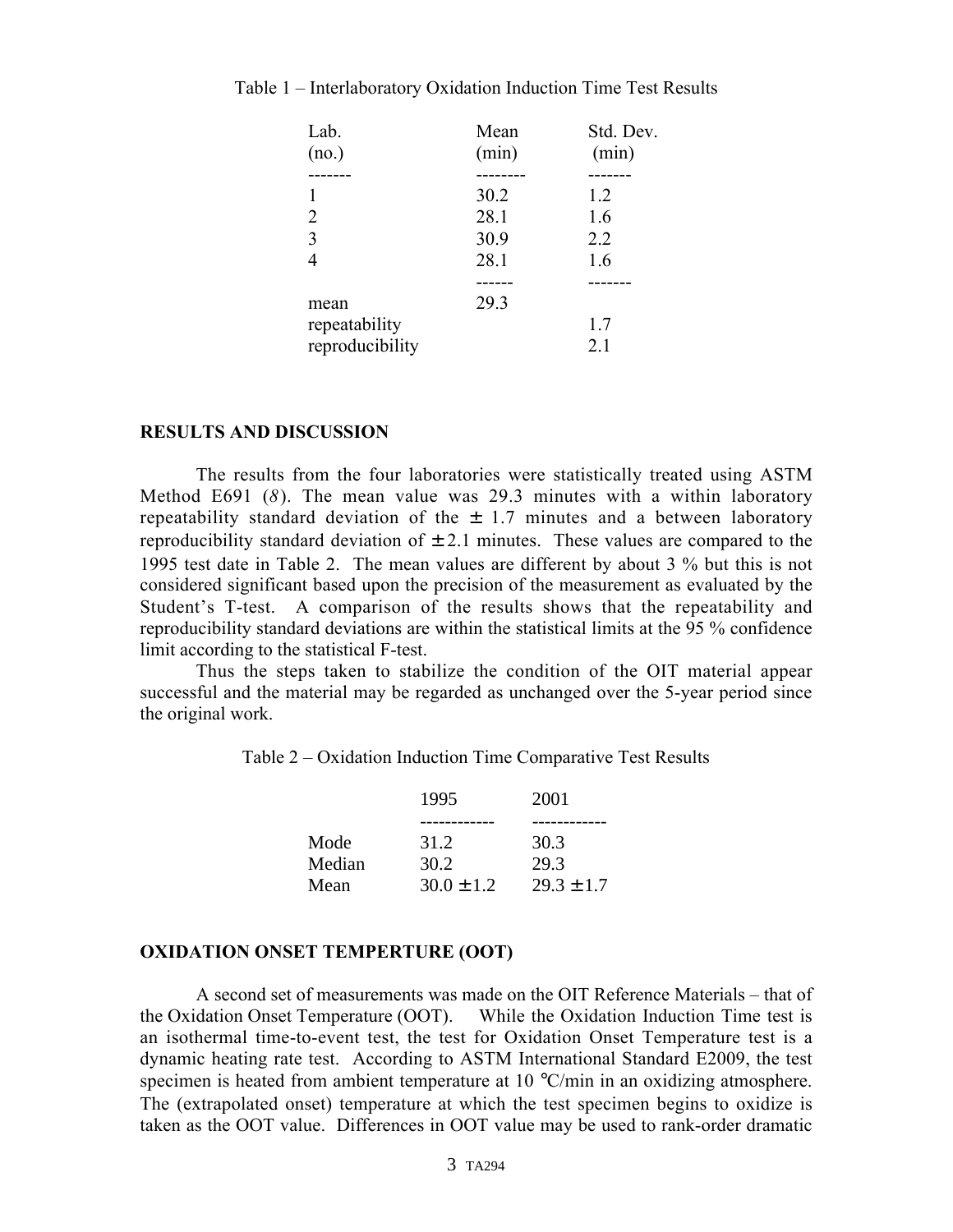changes (such as different antioxidant packages) while the companion isothermal OIT test may be used to evaluate the more subtle lot-to-lot variations of a particular formulation.

### **EXPERIMENTAL**

Two interlaboratory test (ILT) programs were carried out in 2001 to obtain within laboratory repeatability and between laboratory reproducibility for the determination of E2009 Oxidation Onset Temperature. One study used oxygen as a reactive purge gas (Method A) and the other used air (Method C). The Oxidation Induction Time Reference Material was used as the test specimen in these studies. The results of these ILTs add to the list of reference values for this material.

In the first study seven laboratories, using four instrument models from a single instrument manufacturer (TA Instruments), determined the OOT value in oxygen in hextuplicate using E2009 Method A. In the second study six laboratories using four instrument models from a single manufacturer, determined the OOT value in air in heptuplicate using E2009 Method C. The mean value, repeatability and reproducibility standard deviation for OOT for the OIT Reference Material are presented in Table 3 with 25 and 30 degrees of experimental freedom for oxygen and air purge gases, respectively.

| Oxidant | Mean            | Std. Dev. $(^{\circ}C)$       |    |
|---------|-----------------|-------------------------------|----|
|         | $({}^{\circ}C)$ | Repeatability Reproducibility |    |
|         |                 |                               |    |
| Oxygen  | 236.8           | 11                            | 13 |
| Air     | 245.0           | 0.68                          | 14 |

Table 3 – Oxidation Onset Temperature Test Results

# **CONCLUSIONS**

The Oxidation Induction Time Reference material available from TA Instruments is stable over the six-year period since its original certification. Thus the experimental value originally provided and added to in the interim should be considered valid. Additionally, Oxidation Onset Temperature values in oxygen and air are added to the certificate for the material.

## **REFERENCES**

- 1. R. L. Blaine and M. B. Harris, "A Proposed Reference Material for Oxidative Induction Time by Differential Scanning Calorimetry", *Oxidative Behavior of Materials by Thermal Analytical Techniques*, A. T. Riga and G. H. Patterson (Eds.), Special Technical Publication 1326, American Society for Testing and materials, West Conshohocken, PA, **1997**, pp. 193-204.
- 2. E1858, "Method for Determining Oxidation Induction Time of Hydrocarbons by Differential Scanning Calorimetry", American Society for Testing and Materials, West Conshohocken, PA